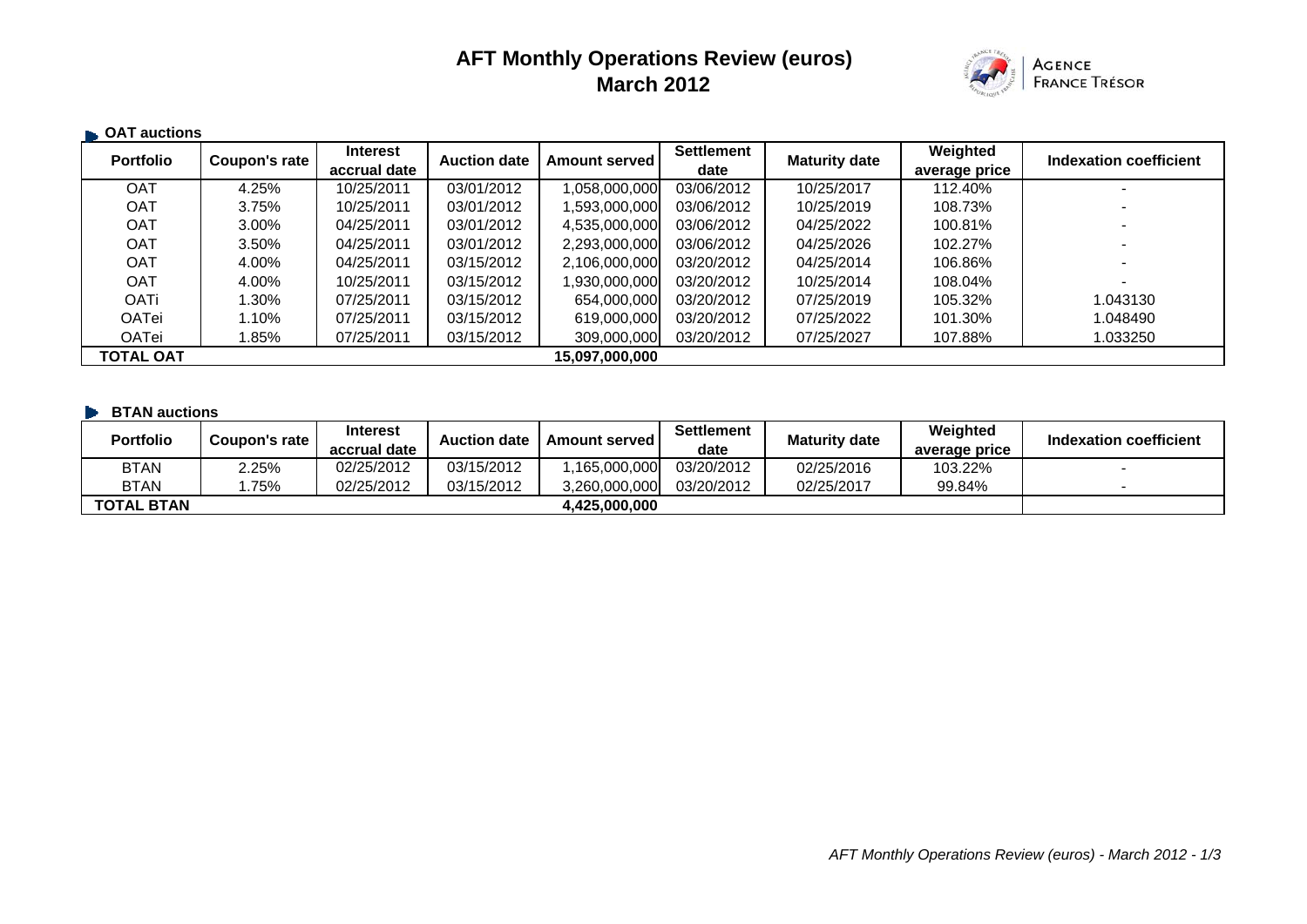| $\blacksquare$ BTF auctions |                     |              |               |                 |                      |                  |
|-----------------------------|---------------------|--------------|---------------|-----------------|----------------------|------------------|
| <b>Portfolio</b>            | <b>Auction date</b> | Term (weeks) | <b>Amount</b> | Settlement date | <b>Maturity date</b> | Weighted average |
|                             |                     |              | served (sm)   |                 |                      | rate $(%)$       |
| <b>BTF</b>                  | 03/05/2012          | 13           | 3,945         | 03/08/2012      | 06/07/2012           | 0.049            |
| <b>BTF</b>                  | 03/05/2012          | 26           | 2,203         | 03/08/2012      | 09/06/2012           | 0.105            |
| <b>BTF</b>                  | 03/05/2012          | 52           | 2,501         | 03/08/2012      | 03/07/2013           | 0.232            |
| <b>BTF</b>                  | 03/12/2012          | 12           | 4,009         | 03/15/2012      | 06/07/2012           | 0.067            |
| <b>BTF</b>                  | 03/12/2012          | 25           | 1,870         | 03/15/2012      | 09/06/2012           | 0.102            |
| <b>BTF</b>                  | 03/12/2012          | 51           | 2,104         | 03/15/2012      | 03/07/2013           | 0.222            |
| <b>BTF</b>                  | 03/19/2012          | 13           | 4,085         | 03/22/2012      | 06/21/2012           | 0.047            |
| <b>BTF</b>                  | 03/19/2012          | 24           | 1.747         | 03/22/2012      | 09/06/2012           | 0.122            |
| <b>BTF</b>                  | 03/19/2012          | 50           | 1,644         | 03/22/2012      | 03/07/2013           | 0.219            |
| <b>BTF</b>                  | 03/26/2012          | 12           | 4,002         | 03/29/2012      | 06/21/2012           | 0.048            |
| <b>BTF</b>                  | 03/26/2012          | 23           | 1,404         | 03/29/2012      | 09/06/2012           | 0.110            |
| <b>BTF</b>                  | 03/26/2012          | 49           | 1,509         | 03/29/2012      | 03/07/2013           | 0.233            |
| <b>TOTAL BTF</b>            |                     |              | 31,023        |                 |                      |                  |